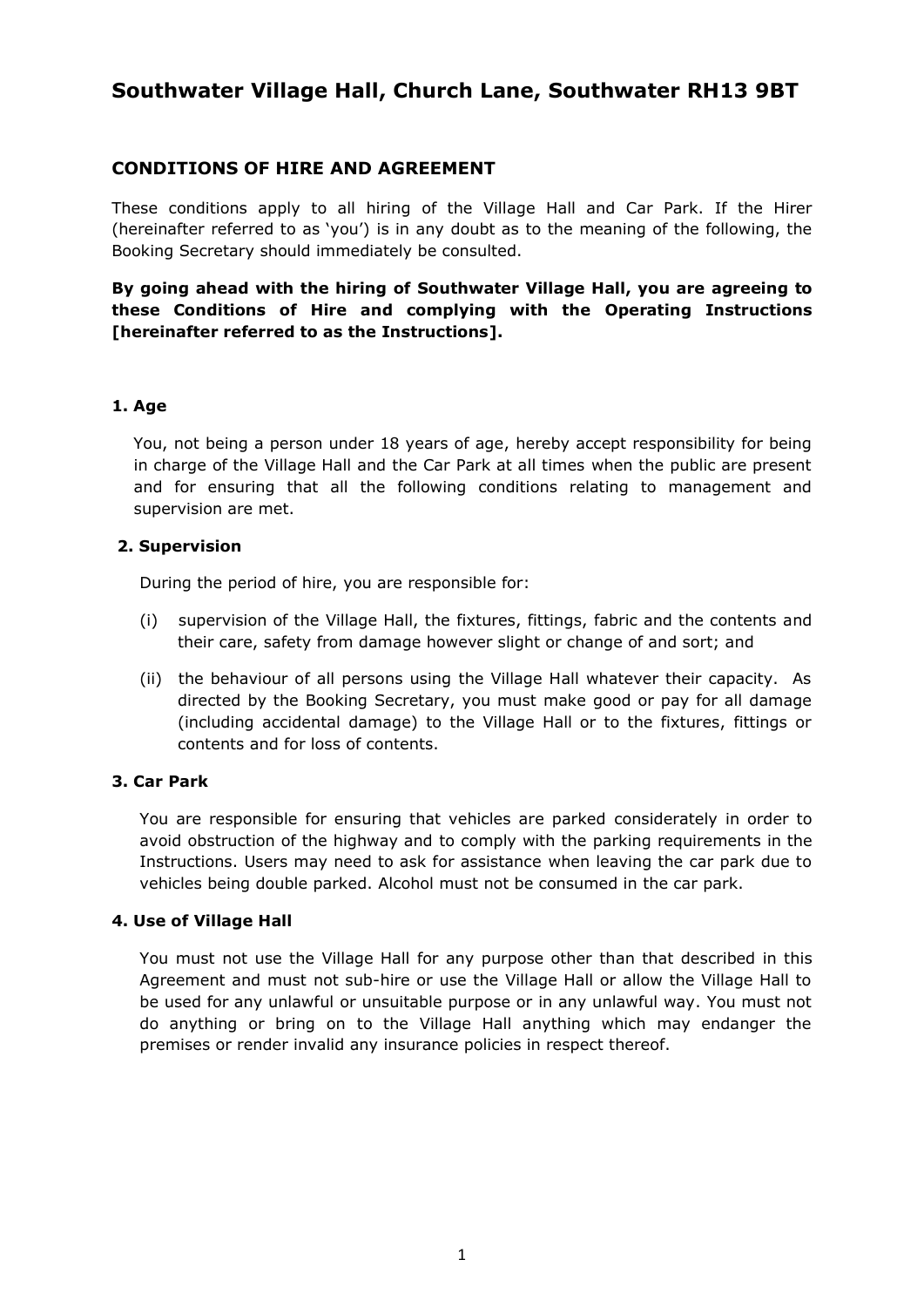#### **5. Insurance and Indemnity**

- (a) You are liable for:
- (i) the cost of repair of any damage (including accidental and malicious damage) done to any part of the Village Hall including its curtilage or its contents.
- (ii) the cost of repair of any damage (including accidental and malicious damage done to the Village Hall's WiFi service).
- (iii) all claims, losses, damages and costs made against or incurred by the Village Hall Management Committee (hereinafter referred to as The Committee), their employees, volunteers, agents or invitees in respect of damage or loss of property or injury to persons arising as a result of the use of the Village Hall (including the storage of equipment) by you and your use of the WiFi service and
- (iv) all claims, losses, damages and costs made against or incurred by The Committee, their employees, volunteers, agents or invitees as a result of any nuisance caused to a third party as a result of your use of the Village Hall and/or the use of the WiFi service, and subject to sub-clause (c), you must indemnify and keep indemnified accordingly each member of The Committee and the Village Hall's employees, volunteers, agents and invitees against such liabilities.
- (b) **When inflatable play equipment is being used you must have insurance to cover accidents. You must ensure that the equipment is supervised by a responsible adult and not used by children under two years of age. It should also be restricted to use by only one age group at any one time: 2 – 5 years, or 6 -12 years. There must be soft matting in the front or the open side where there is a risk of falling. Inflatable play equipment must not be used outside the Village Hall.**
- (c) The Committee will take out adequate insurance to insure the liabilities described in sub-clauses (a)(i) and (ii) above and may, in its discretion and in the case of non-commercial hirers, insure the liabilities described in sub-clauses (a)(iii) and (iv) above. The Village Hall will claim on its insurance for any liability you incur, but you must indemnify and keep indemnified each member of The Committee and the Village Hall's employees, volunteers, agents and invitees against (a) any insurance excess incurred and (b) the difference between the amount of the liability and the monies received under the insurance policy.
- (d) Where The Committee does not insure the liabilities described in sub-clause (a) (iii) and (iv) above, you must take out adequate insurance to insure such liability and on demand must produce the policy and current receipt or other evidence of cover to the Village Hall Booking Secretary. If you fail to produce such policy and evidence of cover the Village Hall will cancel this Agreement, render the hire void and rehire the Village Hall to another hirer.

The Committee is insured against any claims arising out of its own negligence.

#### **6. Gaming, Betting and Lotteries**

You must ensure that nothing is done on or in relation to the Village Hall in contravention of the law relating to gaming, betting and lotteries.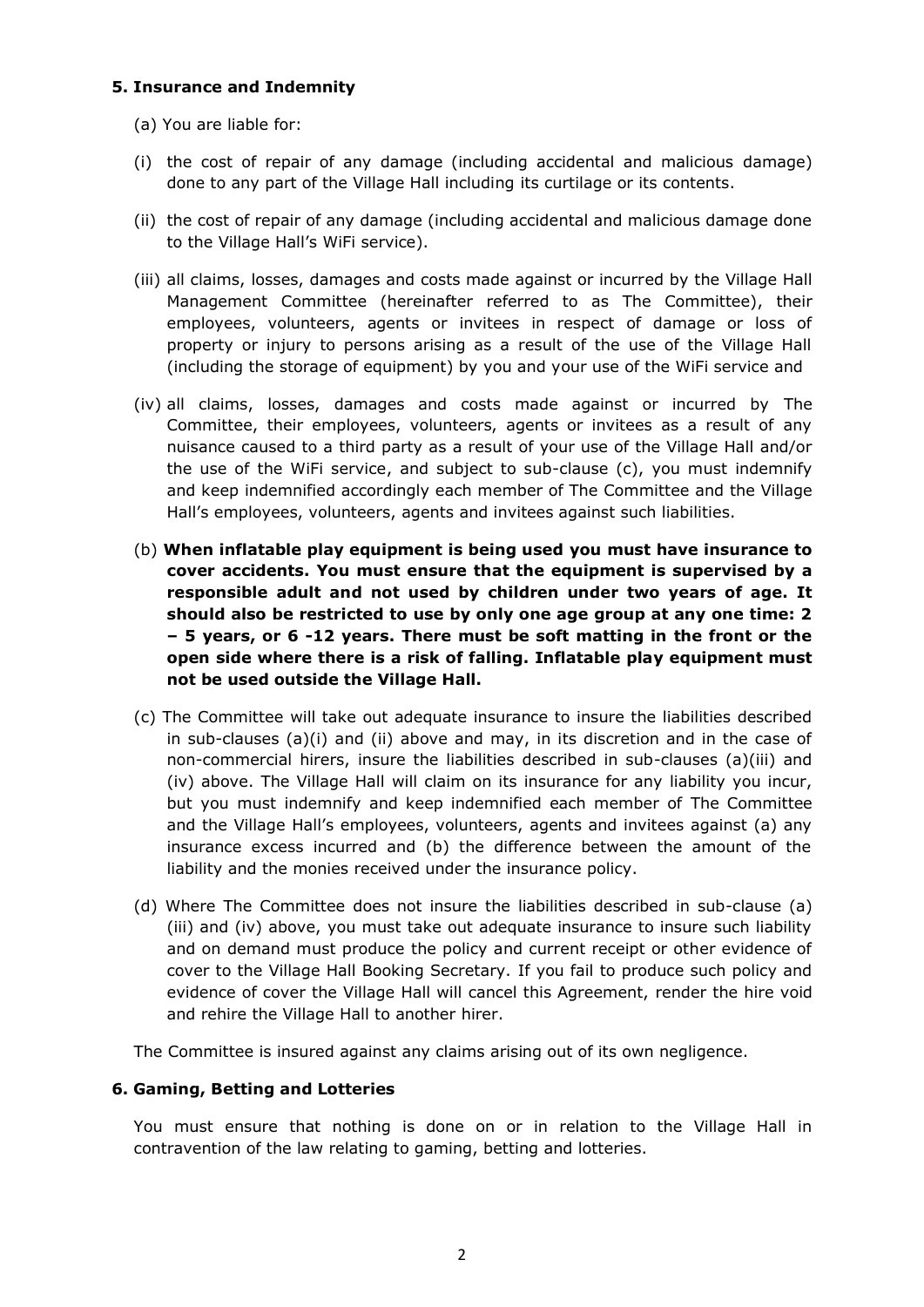#### **7. Licences**

You must obtain authorisation from The Committee for the sale of intoxicating liquor before contacting the Licencing Authority.

**Music:** The Village Hall has a Joint Music Licence for community buildings from PRS for Music and PPL.

**Film:** You must restrict children from viewing age-restricted films classified according to the recommendations of the British Board of Film Classification. You must ensure the appropriate copyright licenses have been obtained for film. This Agreement confers the required permission on you (The Deregulation Act 2015 requires you to have written permission from The Committee to show a film).

#### **8. Safeguarding children, young people and vulnerable adults**

You must ensure that any activities for children, young people and other vulnerable adults are only provided by fit and proper persons in accordance with the Safeguarding Vulnerable Groups Act 2006 and any subsequent legislation. When requested, you must provide The Committee with a copy of their Safeguarding Policy and evidence that you have carried out relevant checks through the Disclosure and Barring Service (DBS). The Management Committee's Safeguarding Policy can be found on its website.

#### **9. Public Safety Compliance**

You must comply with all conditions and regulations made in respect of the Village Hall by the Fire Authority, Local Authority, and Licencing Authority or otherwise, particularly in connection with any event, which constitutes regulated entertainment, at which alcohol is sold or provided or which is attended by children. You must also comply with our Health & Safety Policy, a copy of which can be found on our website or provided on request. You must ensure that the Village Hall is not occupied by more than **110 people in the Main Hall** at any time and no more than **40 people in the Robert Piper Room.**

You must call the Fire Service to any outbreak of fire, however slight, and give details to the Hall Secretary

- (i) You acknowledge that you have received instruction in the following matters:
- The action to be taken in event of fire. This includes calling the Fire Brigade and evacuating the hall.
- The location and use of fire equipment. (Include diagram of location when handing over keys.)
- Escape routes and the need to keep them clear.
- Method of operation of escape door fastenings.
- Appreciation of the importance of any fire doors and of closing all fire doors at the time of a fire.
- Location of the first aid box.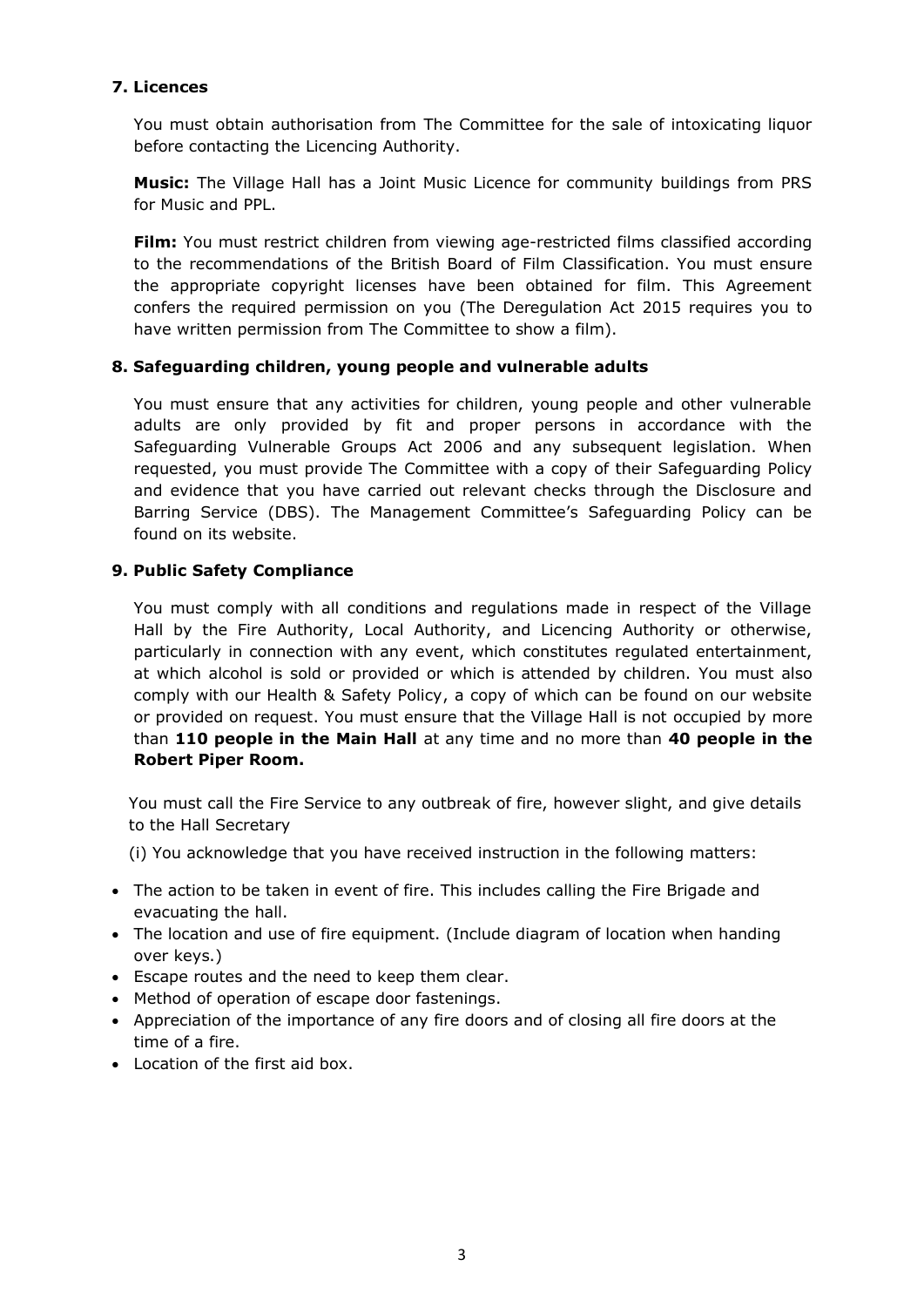(ii) In advance of any activity whether regulated entertainment or not you must check the following items:

- That all fire exits are unlocked and panic bolts are in good working order.
- That all escape routes are free of obstruction and can be safely used for instant free public exit.
- That any fire doors are not wedged open.
- That there are no fire-hazards on the premises.

## **10. Fire Precautions, Use of Flammable & Explosive Substances, and Emergency Procedures**

These form part of the Instructions and users must make themselves familiar with and adhere to them, in particular the emergency procedures for fires.

#### **11. Health and Hygiene**

You must, if preparing, serving or selling food, observe all relevant food health and hygiene legislation and regulations. In particular, dairy products, vegetables and meat in the Village Hall must be refrigerated and stored in compliance with the Food Temperature Regulations. No person should use the kitchen if they have suffered from a cold/influenza/diarrhoea in the previous 48hrs and please be aware of any food allergies.

#### **12. Electrical Appliance Safety**

You must ensure that all electrical equipment provided in the Village Hall and any electrical equipment brought in by you is used safely in accordance with the Electricity at Work Regulations 1989, the Instructions, and is PAT tested**.**

#### **13. Accidents and Dangerous Occurrences**

You must report all accidents involving injury to the public to the Booking Secretary as soon as possible and complete the relevant section in the Village Hall's accident book which is located in the kitchen. Any damage to Village Hall property or failure of equipment provided in the Village Hall or brought in by you must be reported to the Booking Secretary within seven days.

#### **14. Noise**

You must ensure that your use of the Hall avoids inconvenience to adjoining residential properties and must follow the requirements of the Instructions.

#### **15. Drunk and Disorderly Behaviour and Supply of Illegal Drugs**

You must ensure that in order to avoid disturbing neighbours to the Hall and avoid violent or criminal behaviour, care must be taken to avoid excessive consumption of alcohol. Drunk and disorderly behaviour is not permitted either in the Village Hall or in its immediate vicinity. Alcohol must not be served to any person suspected of being drunk nor sold to any person suspected of being under the age of 18. Any person suspected of being drunk, under the influence of drugs or who is behaving in a violent or disorderly way must be asked to leave the Village Hall. No illegal drugs may be brought into the Village Hall.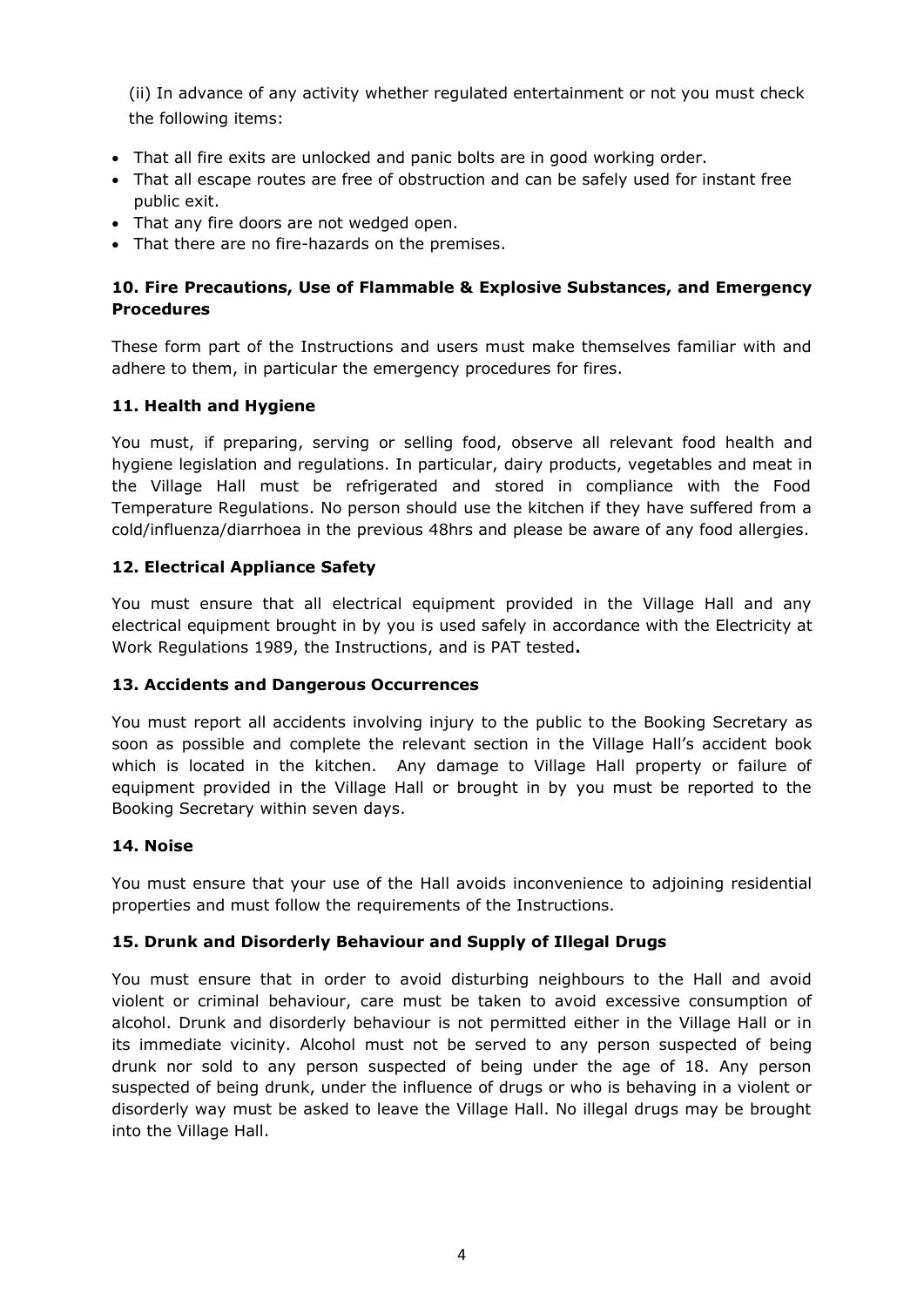#### **16. Animals**

You must ensure that no animals (including birds), except guide and assistance dogs, are brought into the Village Hall, other than for a special event agreed to by a member of The Committee. No animals whatsoever are to enter the kitchen at any time.

#### **17. Fly Posting**

You must not carry out or permit fly posting or any other form of unauthorised advertisements for any event taking place at the Village Hall and must indemnify and keep indemnified each member of The Committee accordingly against all actions, claims and proceedings arising from any breach of this condition. Failure to observe this condition may lead to prosecution by the local authority.

#### **18. Sale of Goods**

You must, if selling goods in the Village Hall, comply with Fair Trading Laws and any code of practice used in connection with such sales. In particular, you must ensure that the total prices of all goods and services are prominently displayed, as must be the organiser's name and address and that any discounts offered are based only on Manufacturers' Recommended Retail Prices.

No food cooked in a home kitchen can be sold apart from cakes unless this has been authorised by Horsham District Council.

#### **19. WiFi Services**

When using the Village Hall's WiFi service you must agree at all times to be bound by the following provisions:

- (a) not to use the WiFi service for any of the following purposes:
	- (i) disseminating any unlawful, harassing, libellous, abusive, threatening, harmful, vulgar, obscene or otherwise objectionable material or otherwise breaching any laws;
	- (ii) transmitting material that constitutes a criminal offence or encourages conduct that constitutes a criminal offence, results in civil liability or otherwise breaches any applicable laws, regulations or code of practice;
	- (iii) interfering with any other persons use or enjoyment of the WiFi service; or
	- (iv) making, transmitting or storing electronic copies of material protected by copyright without permission of the owner
- (b) to keep any username, password, or any other information which forms part of the WiFi service security procedure confidential and not to disclose it to any third party.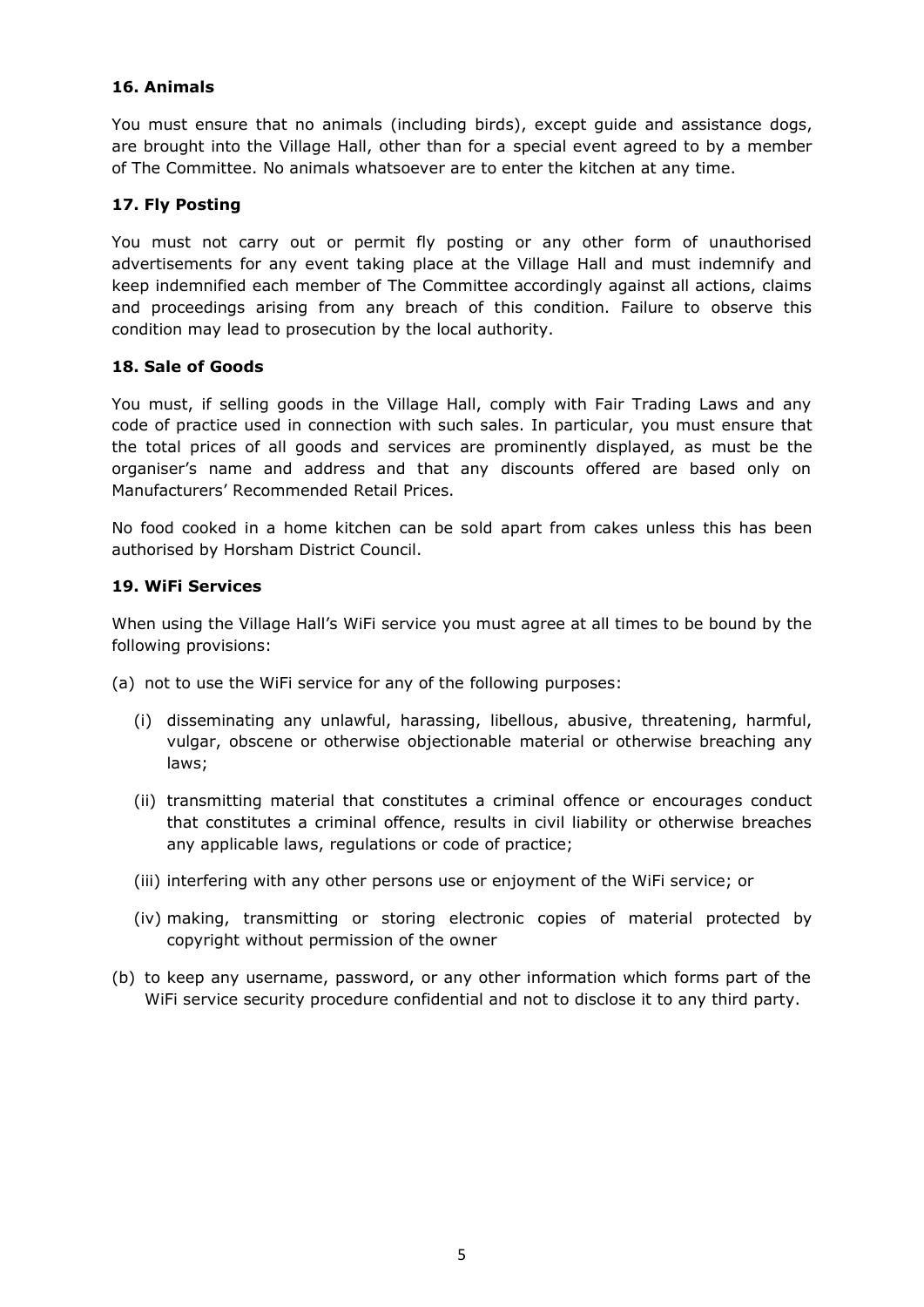#### **20. Termination of the WiFi service**

The Committee has the right to suspend or terminate the Hall's WiFi service immediately in the event that there is any breach of any of the provisions of these Conditions of Hire including without limitation:

- (a) if you use any equipment which is defective or illegal;
- (b) if you cause any technical or other problems to the Hall's WiFi service;
- (c) if, in the opinion of The Committee, you are involved in fraudulent or unauthorised use of the Hall's WiFi service;
- (d) if you resell access to the Hall's WiFi service; or
- (e) if you use the Hall's WiFi service in contravention of the terms of these Standard Conditions.

#### **21. Availability of WiFi Services**

- (a) Although The Committee aims to offer the best WiFi service possible, no promise can be made that the WiFi service will meet your requirements. The Committee cannot guarantee that the WiFi service will be fault-free or accessible at all times.
- (b) It is your responsibility to ensure that any WiFi enabled device you use is compatible with the Hall's WiFi service and is switched on. The availability and performance of the Hall's WiFi service is subject to all memory, storage and any other limitations in your device. The Hall's WiFi service is only available to your device when it is within the operating range of the Village Hall.
- (c) The Committee is not responsible for data, messages, or pages that you may lose or that become misdirected because of the interruptions or performance issues with the Hall's WiFi service or wireless communications networks generally. The Committee may impose usage, or service limits, suspend service, or block certain kinds of usage in its sole discretion, to protect other users of the Hall's WiFi service. Network speed is no indication of the speed at which your WiFi enabled device or the Hall's WiFi service sends or receives data. Actual network speed will vary based on configuration, compression and network congestion.

#### **22. Privacy and Data Protection**

- (a) The Committee may collect and store personal data through your use of the service.
- (b) The Committee may process all information about you which is provided in relation to the WiFi service in accordance with your legal rights under the Data Protection Act 2018 and solely for the purposes of offering the WiFi service.
- (c) By using the Hall's WiFi service, you agree to the terms of this clause 21. If you would like more information or object to anything in these conditions, please contact the Booking Secretary.

#### **23. End of Hire**

You must follow the Instructions with regard to the End of Hire. Should these not be followed The Committee will be at liberty to make an additional charge.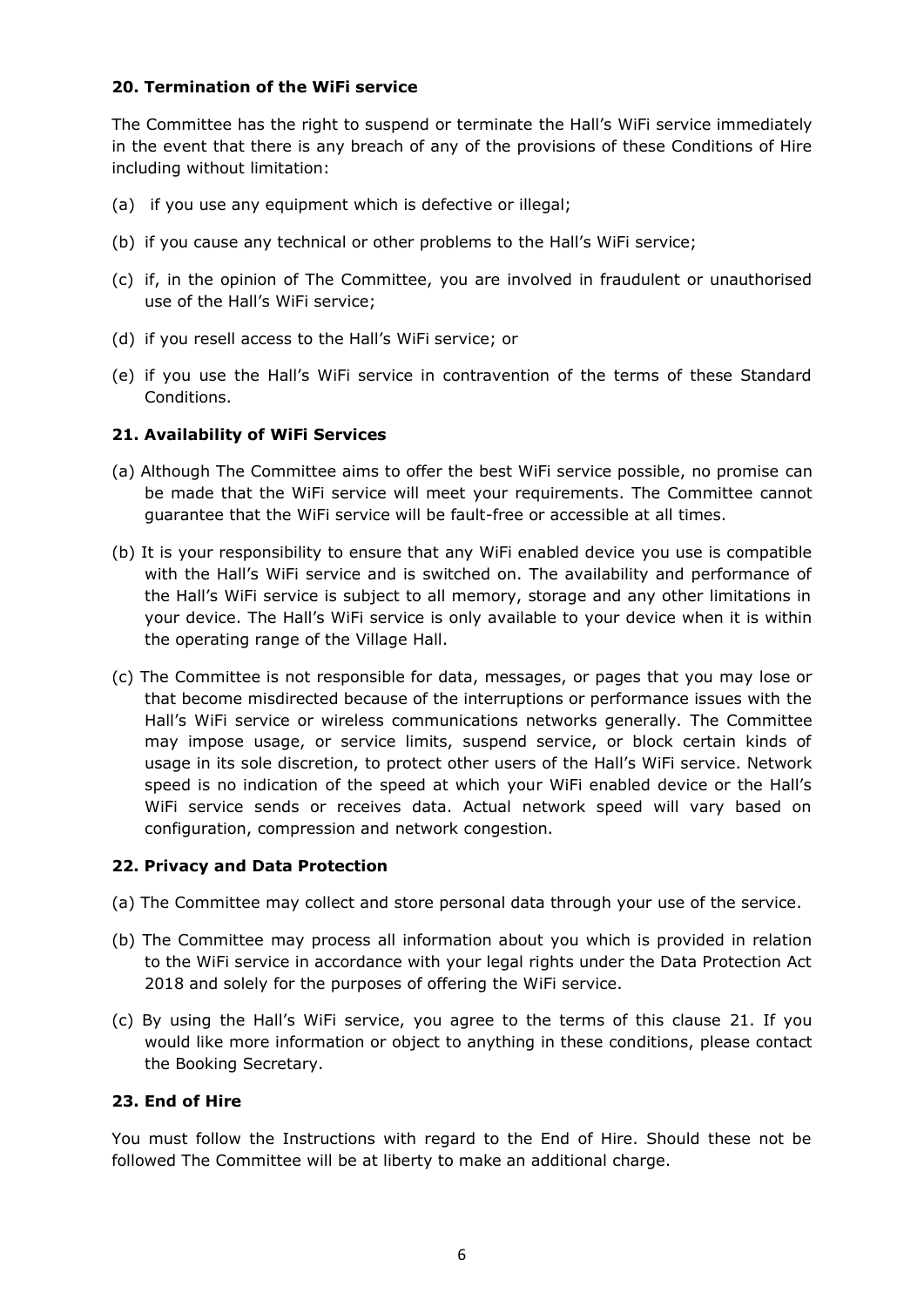#### **24. Stored Equipment**

The Committee accepts no responsibility for any stored equipment or other property brought onto or left at the Village Hall, and all liability for loss or damage is hereby excluded. All equipment and other property (other than stored equipment) must be removed at the end of each hiring.

The Committee may at its discretion, in respect of any equipment or property brought into the Village Hall and not removed by you within 7 days after the hiring, dispose of any such items by sale or otherwise on such terms and conditions as it thinks fit, and charge you any costs incurred in storing and selling or otherwise disposing of the same.

#### **25. No Alterations**

No alterations or additions may be made to the Village Hall nor may any fixtures be installed, or placards, decorations or other articles be attached in any way to any part of the Village Hall.

#### **26. No Rights**

The Hiring Agreement constitutes permission only to use the Village Hall and confers no tenancy or other right of occupation on you.

#### **27. Booking Administration**

(a) Payment for Hire

Regular Users are expected to settle accounts in full within 28 days of receipt. Overdue accounts will incur a 10% surcharge per month unpaid.

Casual Users are expected to pay in full before their booking.

For certain functions The Committee may require a Special Deposit to cover the cost of any damage caused or extra cleaning if the Village Hall is left in a dirty state. This will be returned in full if, after inspection, the Village Hall is found to be clean and tidy, and there is no damage. If extra cleaning is required or there is damage The Committee will retain all or part of the Special Deposit.

(b) Hire Period

The hiring period shall be between the times specified in the Confirmation of Booking document. You should include time needed for preparation and clearing up in establishing the total period of hire required. You are responsible for making sure that the Village Hall is not left unattended and/or unsecured at any time during, or at the end of, the hire period. You will not be allowed access to the Village Hall before the hire start unless with the approval of the Booking Secretary. Adequate time should be allowed at the end of events to ensure that the Village Hall is vacated at or before the end of the hire period, so as not to interfere with the needs of other users and to observe the Public Entertainment Licence Conditions for hours of use. Any additional time outside the specified period required for preparation and/or clearing up shall only be permitted with the confirmation of the Booking Secretary.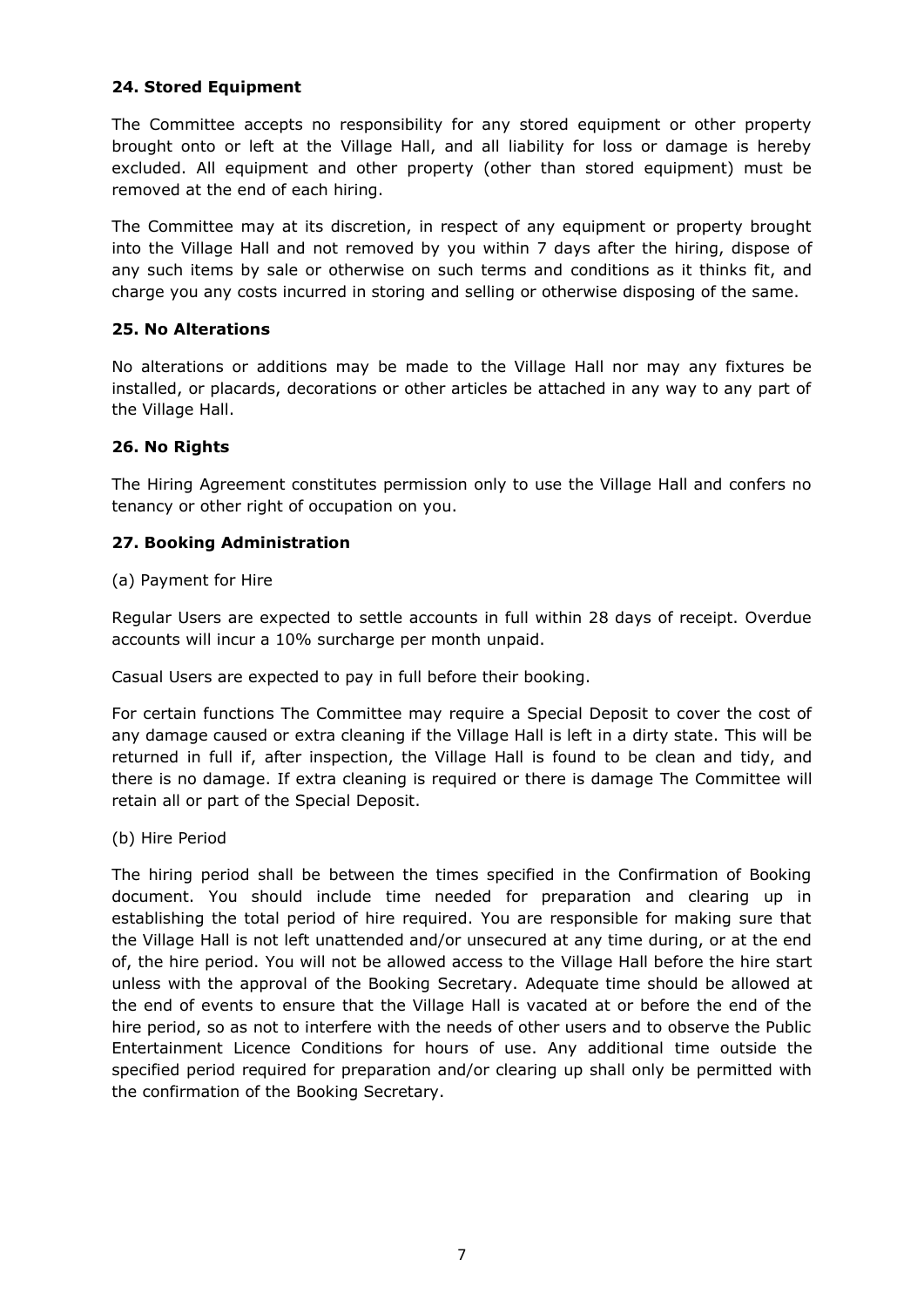#### **28. Cancellation**

If you wish to cancel the booking 6 weeks or less before the date of the event and The Committee is unable to conclude a replacement booking, the question of the payment or the repayment of the fee shall be at the discretion of The Committee.

The Committee reserves the right to cancel this hiring by written notice to you in the event of:

- (a) the Village Hall being required for use as a Polling Station for a Parliamentary, Local Government or Police and Crime Commissioner election or by-election
- (b) The Committee reasonably considering that: (i) such hiring will lead to a breach of licencing conditions, if applicable, or other legal or statutory requirements, or (ii) unlawful or unsuitable activities will take place as a result of this hiring
- (c) the Village Hall becomes unfit or unsafe for the use of intended by you
- (d) an emergency requiring use of the Village Hall as a shelter for the victims of flooding, snowstorm, fire, explosion or those at risk of these or similar disasters.

In any such case you will be entitled to a refund of any deposit already paid, but the Village Hall will not be liable for any resulting direct or indirect loss or damages whatsoever.

Southwater Village Hall Management Committee June 2021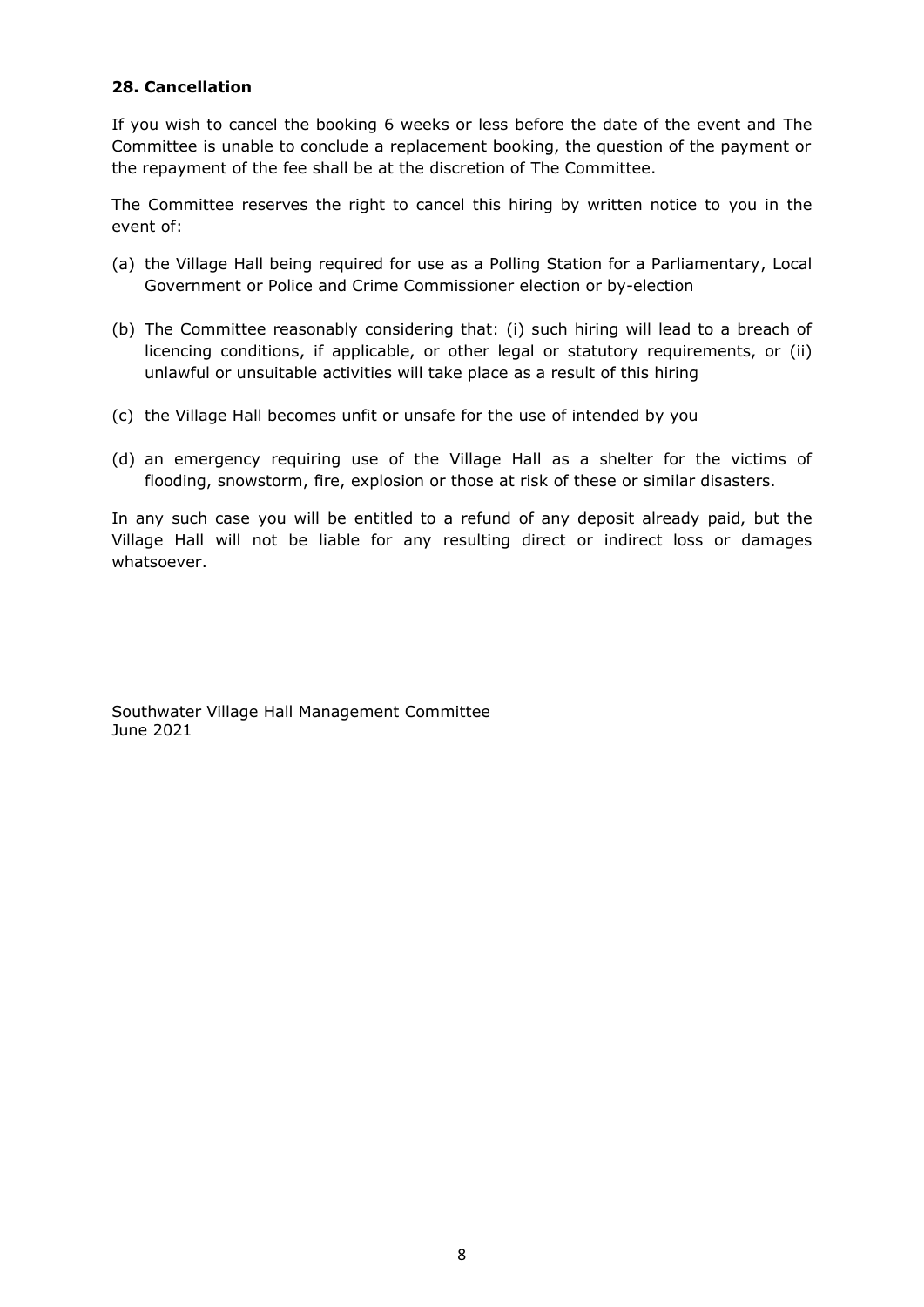# **Southwater Village Hall, Church Lane, Southwater RH13 9BT**

## **OPERATING INSTRUCTIONS - INFORMATION FOR HALL USERS**

## **Access to the Hall**

You will be provided with a key token. Swipe this across the keypad located on the left side of the main door. You will hear it click and a green light will come on when you can open the door.

## **EMERGENCY PROCEDURES**

There are copies of the emergency procedures in the Foyer corridor including a plan of the Village Hall which shows the location of the fire exits.

Please make sure that you are familiar with these procedures and the location of the fire exits in case of fire.

## **FIRE AND OTHER SAFETY PRECAUTIONS**

# **NO SMOKING, NAKED FLAMES OR FLAMMABLE SUBSTANCES OR MATERIALS ARE ALLOWED IN THE VILLAGE HALL**

**DECORATIONS MUST NOT BE PLACED NEAR OR TIED TO LIGHTS AND NO ADDITIONAL HEATERS MUST BE BROUGHT INTO THE VILLAGE HALL**

**ANY ELECTRICAL EQUIPMENT BROUGHT TO THE VILLAGE HALL MUST BE IN GOOD CONDITION AND USED IN A SAFE MANNER. ALL ELECTRICAL EQUIPMENT SHOULD BE PAT TESTED AND COMPLY WITH HEALTH AND SAFETY EXECUTIVE REGULATIONS. FLEXIBLE CABLES SHOULD BE POSITIONED AND PROTECTED SO THEY DO NOT CONSTITUTE A TRIPPING HAZARD OR ARE SUBJECT TO MECHANICAL DAMAGE**

**THE COOKER AND HOT WATER URN IN THE KITCHEN SHOULD NEVER BE LEFT UNATTENDED AND TURNED OFF WHEN NOT IN USE**

## **NOISE**

**WE HAVE NEIGHBOURS! IF POSSIBLE, KEEP WINDOWS AND DOORS CLOSED WHEN MUSIC IS PLAYED. PLEASE KEEP NOISE LEVELS DOWN OUTSIDE THE VILLAGE HALL PARTICULARLY IN THE CAR PARK AT THE END OF YOUR FUNCTION**

## **First Aid Box**

This is located on the wall in the Kitchen.

## **Accidents**

in the event of any accident the Accident Book must be completed and the Booking Secretary informed. The Accident Book is in the kitchen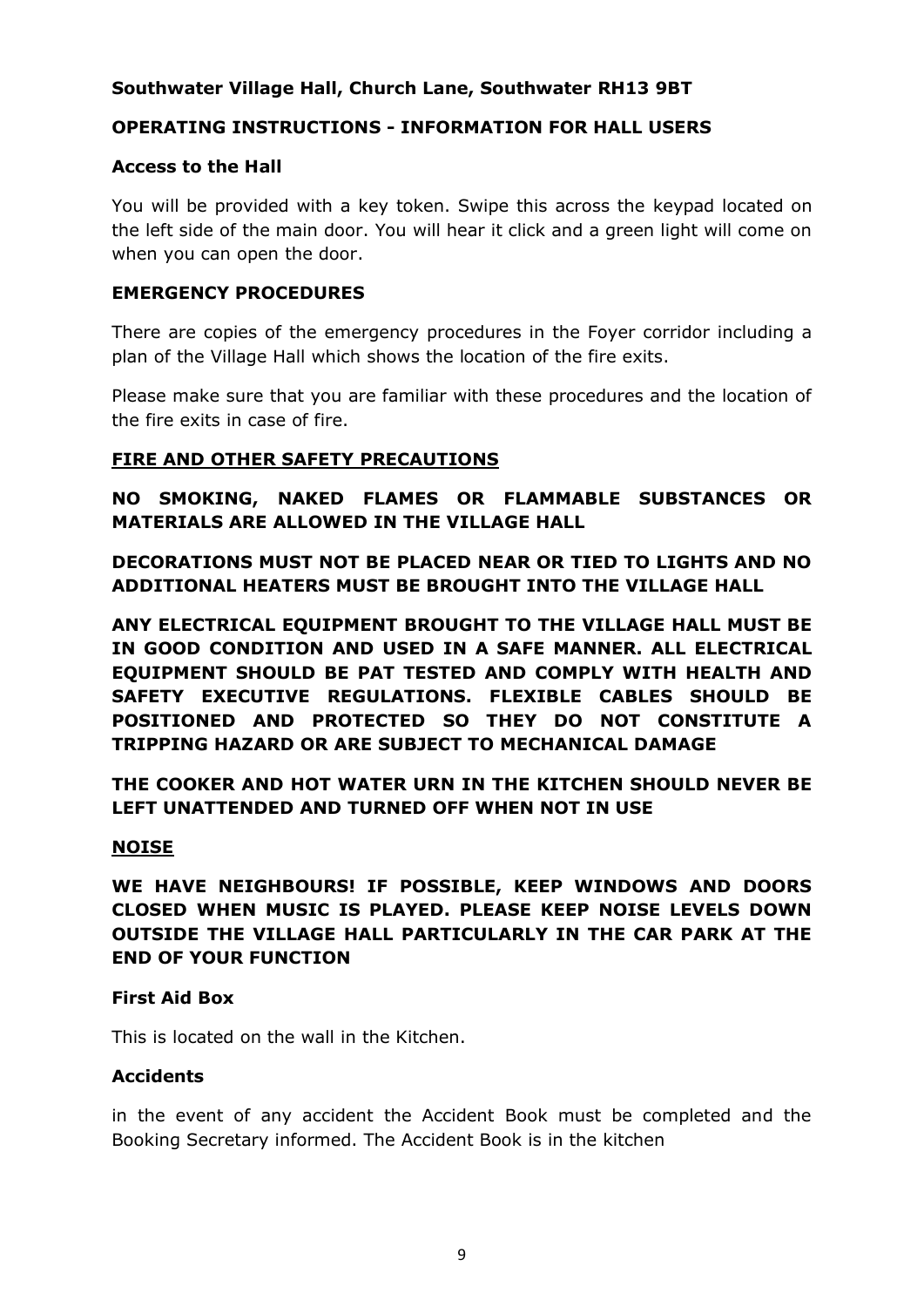# **Heating**

The Village Hall is heated by radiators which are supplied by air source heat pumps. **Under no circumstances should the settings on the control panel or on the radiators be adjusted.**

# **Toilets**

The lighting and the ventilation fans for the toilets are operated by PIR switches. This means that they will come on automatically when you walk in and will turn off a few minutes after you leave. The flush for the urinals in the Male Toilet is automatic

Sanitary towels and nappies should not be flushed down the toilet. There are bins provided.

## **Tables and Chairs**

Tables and chairs are stacked in the Storeroom and more tables are on the stage. The two small trolleys each hold 18 chairs. They are relatively easy to manoeuvre into the Main Hall. Before unloading apply the brakes on the two wheels with your foot. Do not use your hand as the edges are sharp. The two side bars can be removed to make unloading the chairs easier. If you need more chairs, there will be some on the Stage. If you need more use the chairs on the large trolley. This is more difficult to manoeuvre so please take care. When reloading the trolleys, the small trolleys take nine chairs each side and the large trolley 18 each side. Please do not exceed these numbers.

The small chairs in the Store belong to the Pre-School and are **not to be used.**

## **Main Kitchen**

The cooker has an electric fan assisted oven and a gas hob. The main switch to turn on the cooker and the hob are on the wall in front of you along with the switch for the extractor fan. If you are going to cook you will need to bring your own saucepans, baking trays and cooking utensils.

The switch for the hot water urn is on the wall beside it.

You will also need to bring your own tea towels and washing up liquid.

Please leave the kitchen clean and tidy and switch off the water boiler and the cooker at the wall, if used.

## **Children's Parties**

For children's party bookings there are chairs and tables especially for young children. These are found on the left-hand side of the Stage behind the curtain. Care needs to be taken lifting these down. Please return as found.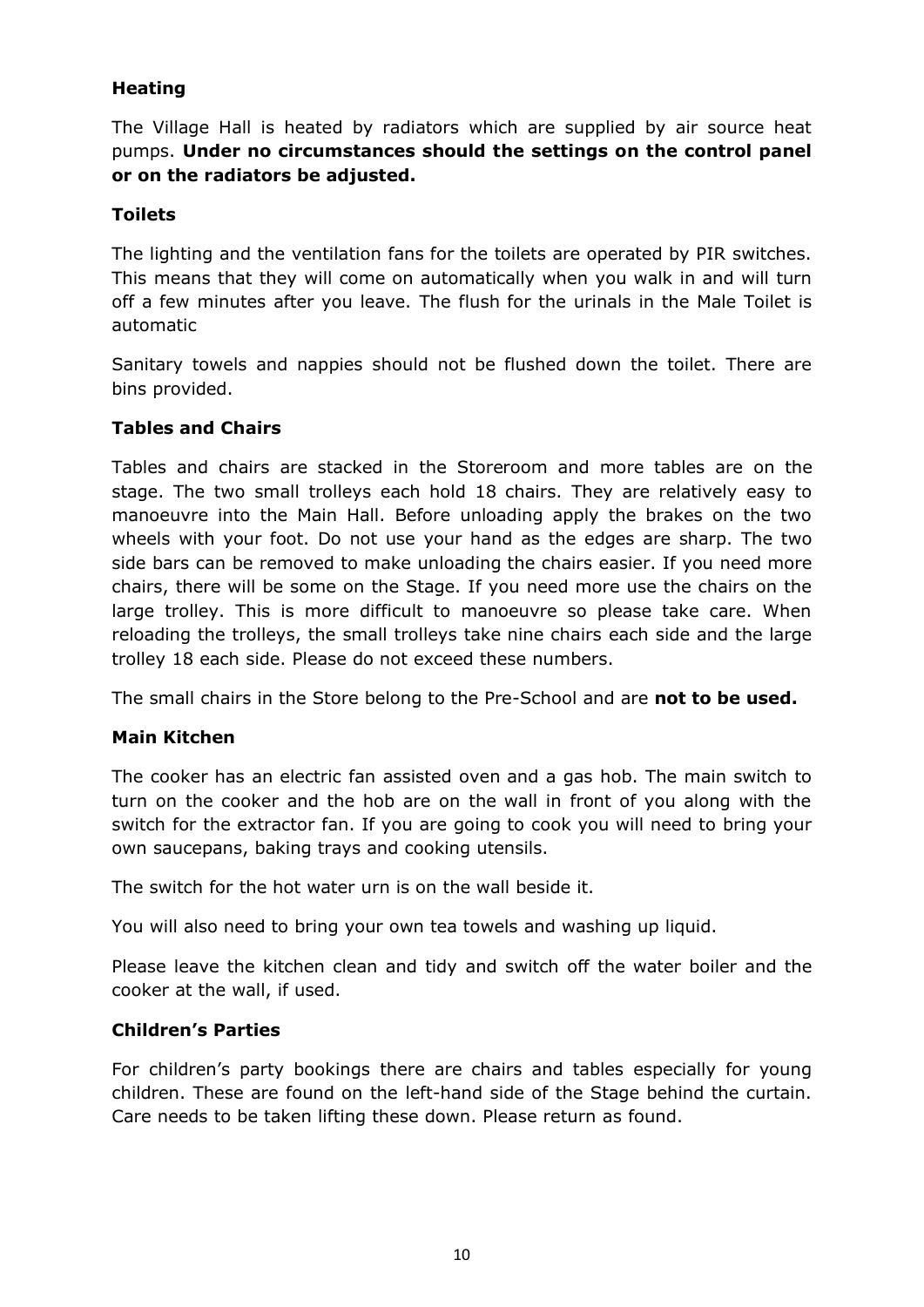# **Lighting and Power Circuit Failure**

In the event of a failure in any or all of the lighting circuits the emergency lights will come on immediately. The consumer unit with all the circuit breakers for lighting and the power in the main hall and kitchen are located at the back of the Main Hall in the cupboard to the left of the fire exit. To get to this you will need the ladder which is kept on the back wall of the Stage. For the Robert Piper Room and other circuits in the rest of the Village Hall there is another consumer unit by the door to the Robert Piper Room by the Disabled Person's toilet.

## **WHEN YOU LEAVE**

Please make sure the Village Hall is left clean and tidy. There are brooms, etc. in the cupboard in the Green Room.

Make sure that all the lights are switched off in the Main Hall, the Kitchen, and the Robert Piper Room. All internal doors should be closed. The lights in the toilets, the storeroom, the Green Room and the Foyer will go off on a timer so don't worry if they are still on when you leave.

If it is dark the outside lights will come on automatically when you leave. These will turn off automatically after a few minutes.

Pull the door closed firmly and checked that it has locked.

Return the key token to the Booking Secretary or nominated contact.

## **Please report any damage or breakdown of any equipment or any accidents to the Booking Secretary as soon as possible**

Southwater Village Hall Management Committee June 2021